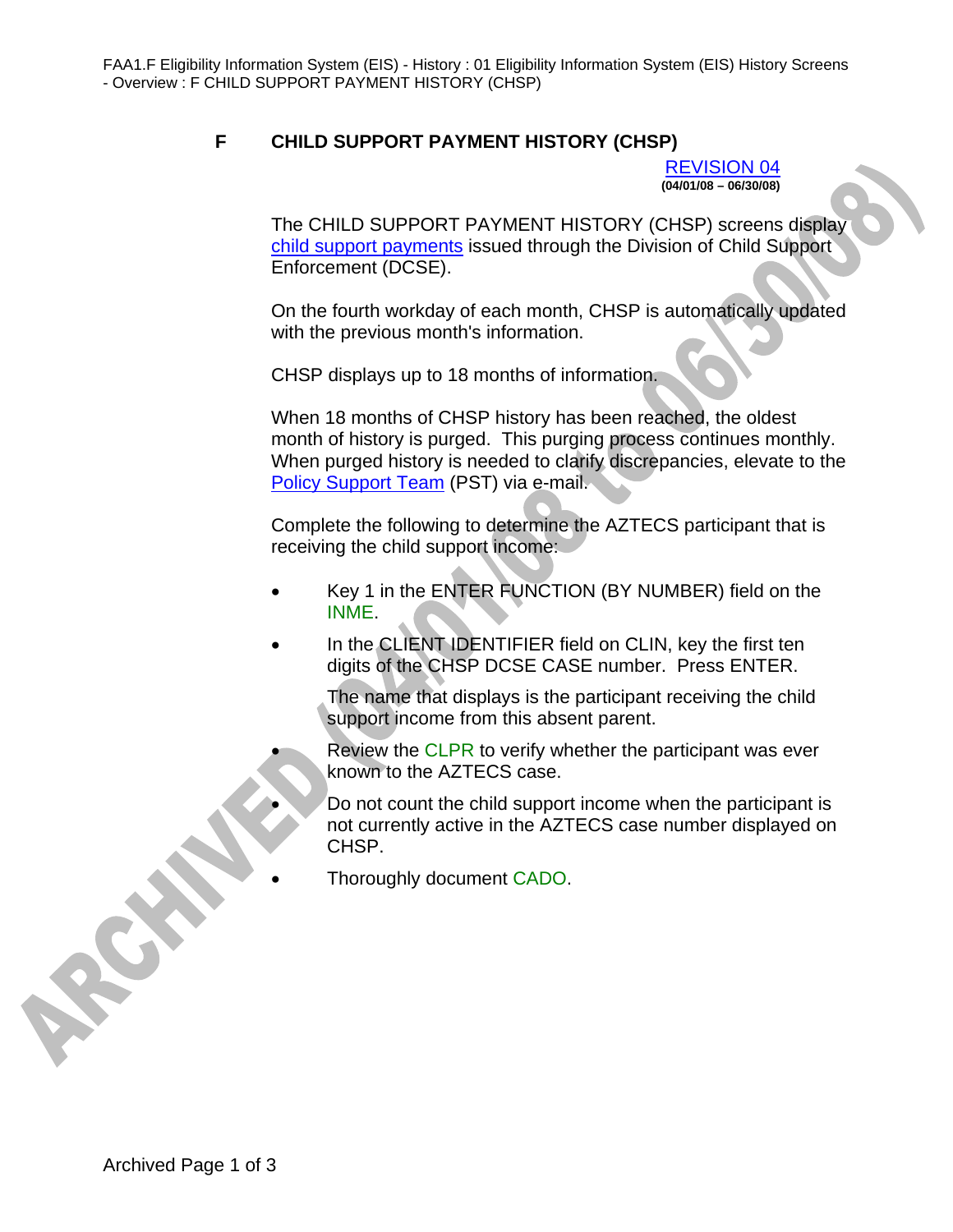FAA1.F Eligibility Information System (EIS) - History : 01 Eligibility Information System (EIS) History Screens - Overview : F CHILD SUPPORT PAYMENT HISTORY (CHSP)

## **WARNING**

DO NOT share absent parent information displayed on CHSP with the participant.

CHSP screens can be printed for the case file ONLY.

DO NOT print CHSP screens to give to a participant. FAA has a Data Sharing Agreement (DSA) with DCSE and is bound by confidential rules of the agreement. (See Release of Confidential Information)

A Y displays in the SPOUSAL MAINTENANCE field on CHSP when there is an alimony or spousal maintenance debt ESTABLISHED by DCSE. When issued by DCSE, alimony or spousal maintenance payments are included in the CS RE INCOME TYPE amount displayed in the AMT field on CHSP.

NOTE A Y indicator DOES NOT verify a participant is receiving alimony or spousal maintenance income.

## **WARNING**

Contact the PST via e-mail for verification of alimony or spousal maintenance income. Include the following in the e-mail:

- Case name
- Case number
- CHSP month

The following TOTAL fields display on the last CHSP screen for the child support issuance month:

• TOTAL: LS and the amount

LS indicates non-recurring lump sum payment. (See Lump Sum Resource)

• TOTAL: CS BC and the amount

CS BC indicates current child support for a family benefit capped (BC) child. (See Budgeting Support Payments)

• TOTAL: LS BC and the amount LS BC indicates a nonrecurring lump sum payment for a family benefit capped (BC) child.